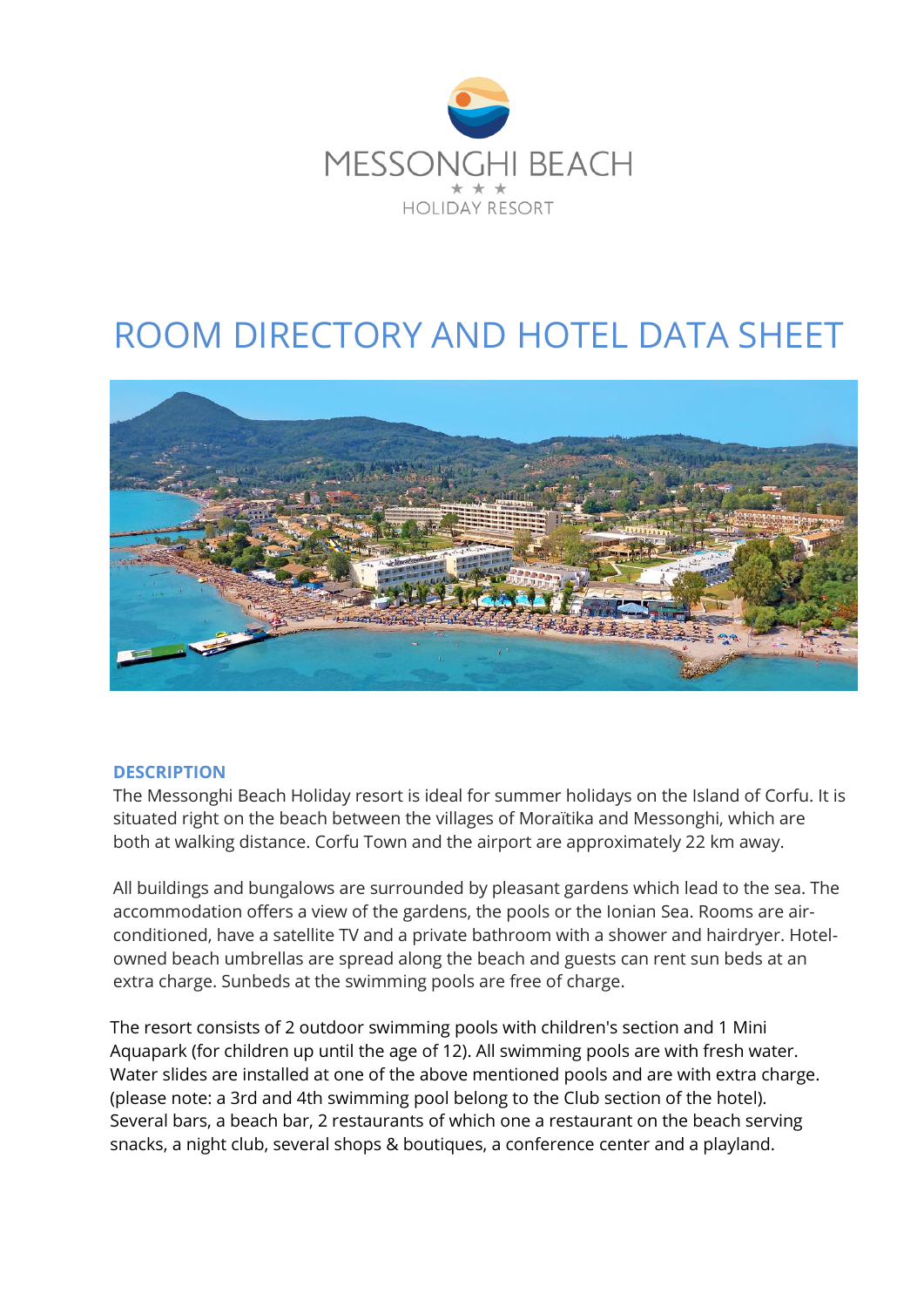More facilities include a spa center and a large choice of sport facilities. Free private parking is possible on site.

## **HOTEL LOCATION**

The hotel is situated on the beach of Messonghi, 22 km South of Corfu town. 20km from the Ioannis Kapodistrias Airport. 500 m from the villages Moraitika and Messonghi. 20 km from the town of Lefkimi.

#### **FACILITIES & SERVICES**

- Free Guest Parking
- Reception service 24hrs
- Groom service
- Luggage storage
- Express check out service
- Car rental (with extra charge)
- Doctor 24hrs (with extra charge)
- Wi-Fi (with extra charge)
- Internet Corner & Computer room (with extra charge)
- Spa wellness center (with extra charge)
- Safety deposit boxes are available in Superior Plus rooms and Beach Front bungalows. When not present in the room a safety deposit box can be rented at the reception (with extra charge).
- Television lounges with satellite T.V.
- Telephone Center
- Dry cleaning, laundry service and ironing service upon request (with extra charge)
- Daily newspaper & magazine service at news point
- Lunch boxes are available upon request

#### **SWIMMING POOLS**

- 2 Outdoor swimming pools with children's section and 1 Mini Aquapark (for children up until the age of 12). All swimming pools are with fresh water.
- Water slides are installed at one of the above mentioned pools and are with extra charge.
- (please note: a 3rd and 4th swimming pool belong to the Club section of the hotel).
- Free sun beds & umbrellas by the swimming pools
- Sun beds on the beach (with extra charge)

#### **ENTERTAINMENT**

- Entertainment program with sports and activities during the day. According to the season, some or all of the following activities are offered: morning gym, pilates, aqua gym, ping pong, darts, pool games, zumba, boccia, beach volley, yoga, football, etc…
- Several times a week we organize evening entertainment such as a greek night, a dancing night or a musical evening with live bands.
- Mini Club: (for 4 to 12years old) open from 10:00-12:00 & 14.30-16.30 (timetable can vary according to seasonal changes.)
- Evening mini Disco is organized 6 days a week.
- Night Club (open mid-May until mid-September)
- Playground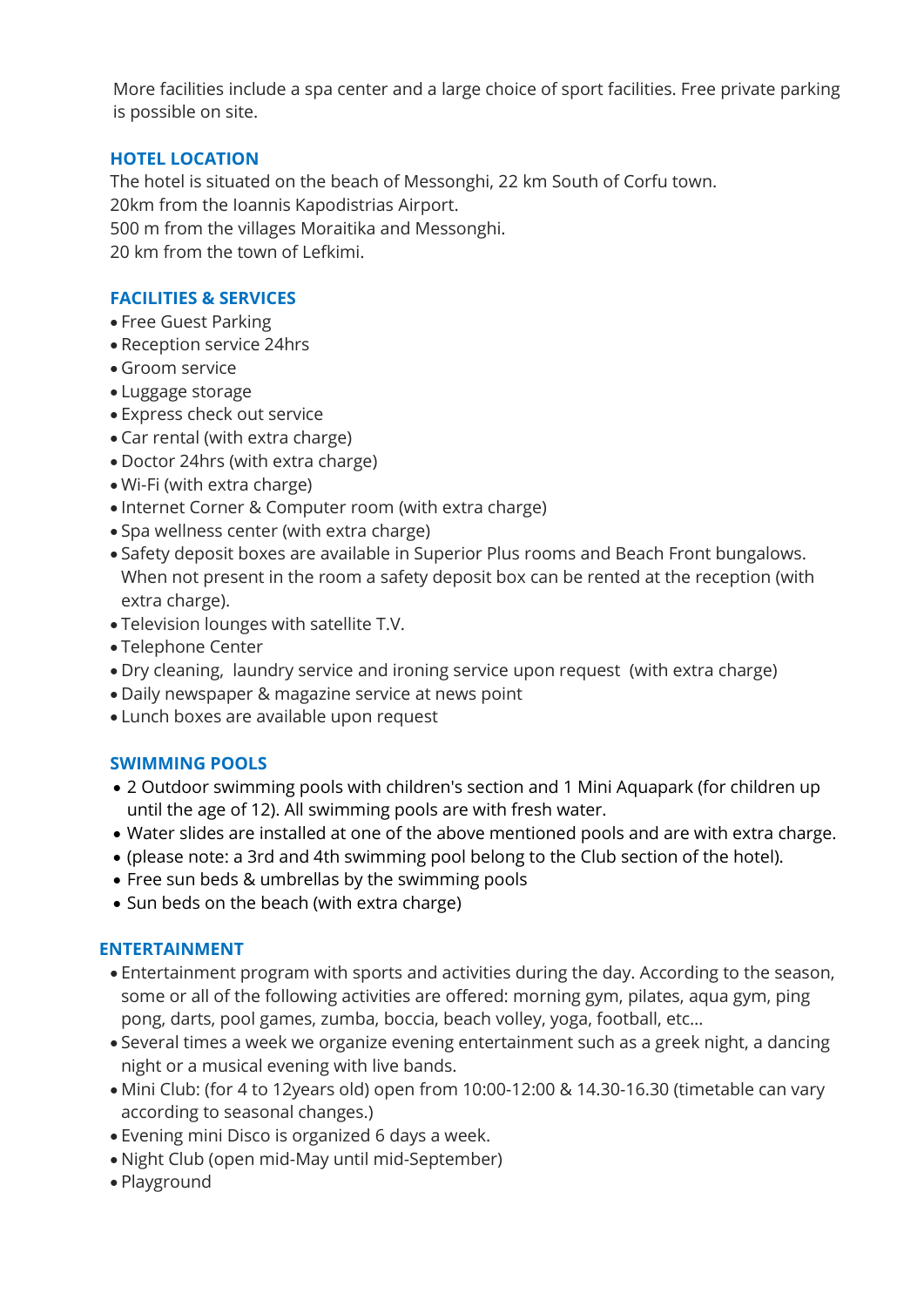Playland (Billiards & video games with extra charge)

#### **SPORT FACILITIES**

- 3 tennis courts (extra charge for rental of equipment)
- Beach volley
- Table tennis
- Pétanque courts
- Cricket court
- Football court
- Darts/ Bingo
- Gym/ fitness center
- Diving School (not operated by the hotel)
- Water sports (not operated by the hotel)
- Bicycle rental (not operated by the hotel)

## **SHOPPING**

- Mini Market 'Newsstand' (offering newspapers, books, cigarettes, postcards, souvenirs etc)
- Jewellery Shop 'Sun & Stone' (jewellery, faux bijoux, watches, hand bags & accessories)
- Boutique 'Garden Shop' (Natural Products, Souvenirs, Greek Art, Traditional Corfu Products)
- 'Sweet homemade': knitwear, natural soaps, perfumes, cosmetics, handmade jewellery & gifts.

#### **SPA CENTER**

Massage, Jacuzzi, Face Treatment, Thalassotherapy, Manicure, Pedicure, Hair Salon, Fish Spa etc...

#### **BARS**

- Pergola Bar / Poseidon Building
- Chloe Bar / Riverside Building (open seasonal)
- Beach Bar
- Ekati Night Club (open mid-May until mid-September)

#### **RESTAURANTS**

- Restaurant Nausika
- Beach Restaurant (open mid-May until mid-September)

#### **CONFERENCE CENTER: KERKYRA LOUNGE**

Seating capacity is up to 150 persons. Audiovisual equipment is available on request with extra charge.

#### **CHECK-IN & CHECK-OUT TIMES**

- Check-in time is from 15:00
- Check-out time is at 11:00
- The use of a room after check-out time is upon availability and with extra charge.

**Important notice:** part of the Messonghi Beach Hotel Resort operates as a Club (Marmara-TUI France). The Club section is clearly separated from the remaining larger ''international''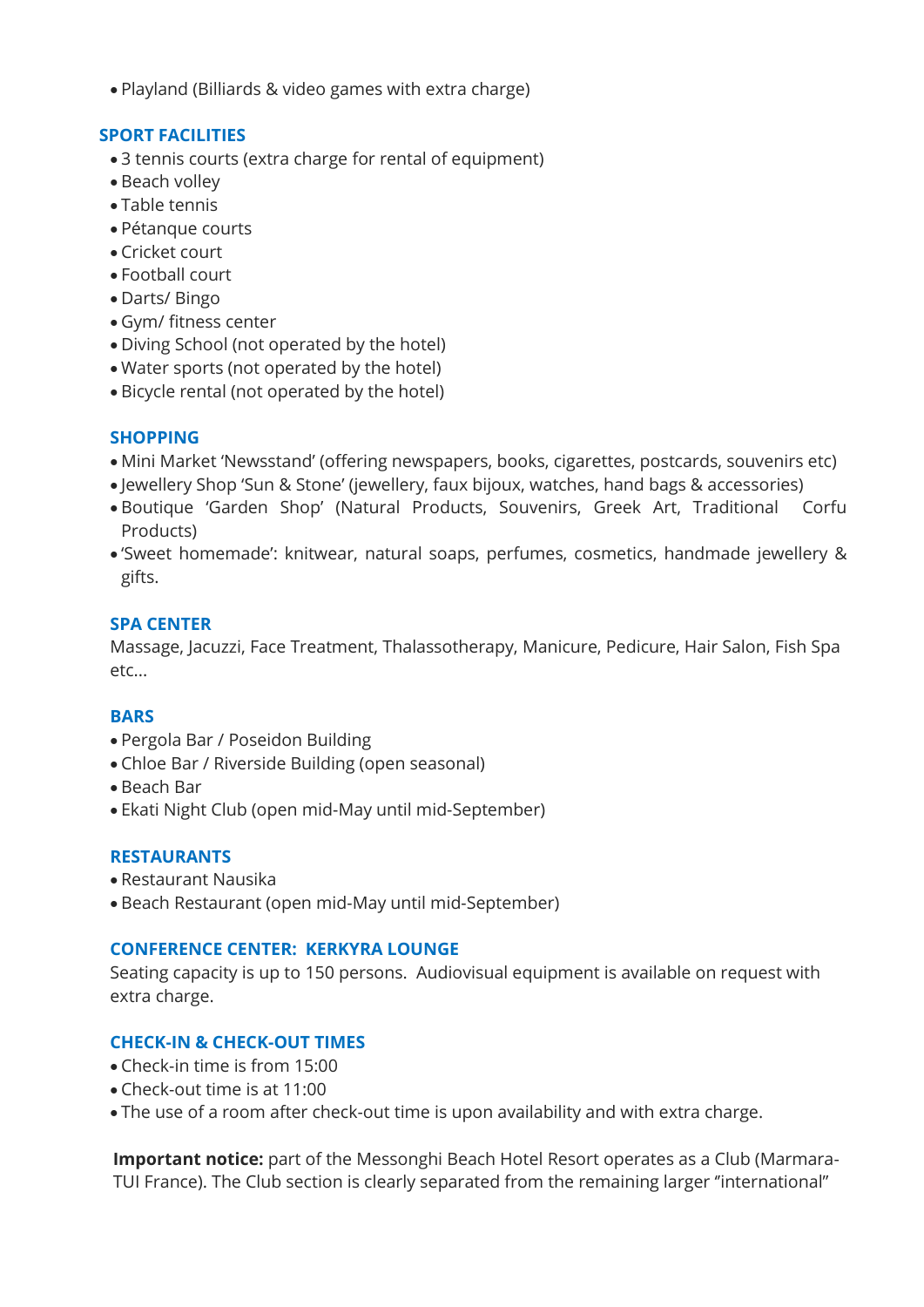part of the Hotel. The sections that are reserved for Marmara Club members consist of two adult swimming pools (other than the ''international'' pools that were mentioned above) and the use of an amphitheater. They also bring in their own French speaking animation team.

## ALL INCLUSIVE DESCRIPTION

#### **MEALS**

Buffet Breakfast : from 07:00 -10:00+

Buffet Lunch : from 12:30 -14:30

• Morning Tea & Snacks: from 10:30 -12:00 (coffee, tea, cakes, and cookies) Afternoon Tea & Snacks: from 16:00 -18:00 (coffee, tea, cakes, and cookies)

Buffet Dinner : from 19:00 -21:30

*During meals draft beer, carafe wine, soft drinks and still water are included.*

#### **BEVERAGES & ICE CREAM:** From 10:00 – 23:00 hours.

- Hot Beverages: Filter Coffee and Tea
- Ice Cream: a selection of different flavours

 Drinks : Draft beer, carafe wine, soft drinks, local spirits and Greek aperitifs *Bottled mineral water is not included in the All Inclusive program. Espresso, Cappuccino, Fredo, Greek coffee and nescafé are not included in the All Inclusive program.*

## ROOM TYPES

#### **BEACH FRONT SUPERIOR BUNGALOWS**

Situated directly on the beach the **beachfront bungalows,** renovated in 2015, offer elegant ambiance with private terrace, individually controlled air-conditioning and bathroom with shower. Each bungalow has stylish furniture and a delightful view of the Mediterranean Sea and mainland Greece. A few seconds is all it takes for swimming and sunbathing. Treat yourself to a holiday in a beachfront Bungalow! Extra features include: direct sea view and beach access, spacious balcony with private luxury sunbeds, two single beds or matrimonial bed option, T.V. set 43″, mini fridge, safe Box, a kettle, free water slides, one free SPA treatment voucher. **There are two types of Superior Bungalows: Twin (one bedroom with 2 single beds) and Family (2 interconnecting bedrooms each with 2 single beds).** 

#### **SUPERIOR PLUS TWIN ROOMS**

**Superior Plus Twin Rooms consist of 2 single beds,** an extra bed is not possible, **a baby-cot can be added upon request.** They are equipped with air-conditioning, satellite-TV set 42" , a safe Box, a kettle and mini-fridge. The bathroom is equipped with a shower and hairdryer. Wi-Fi access is accessible upon request and for an extra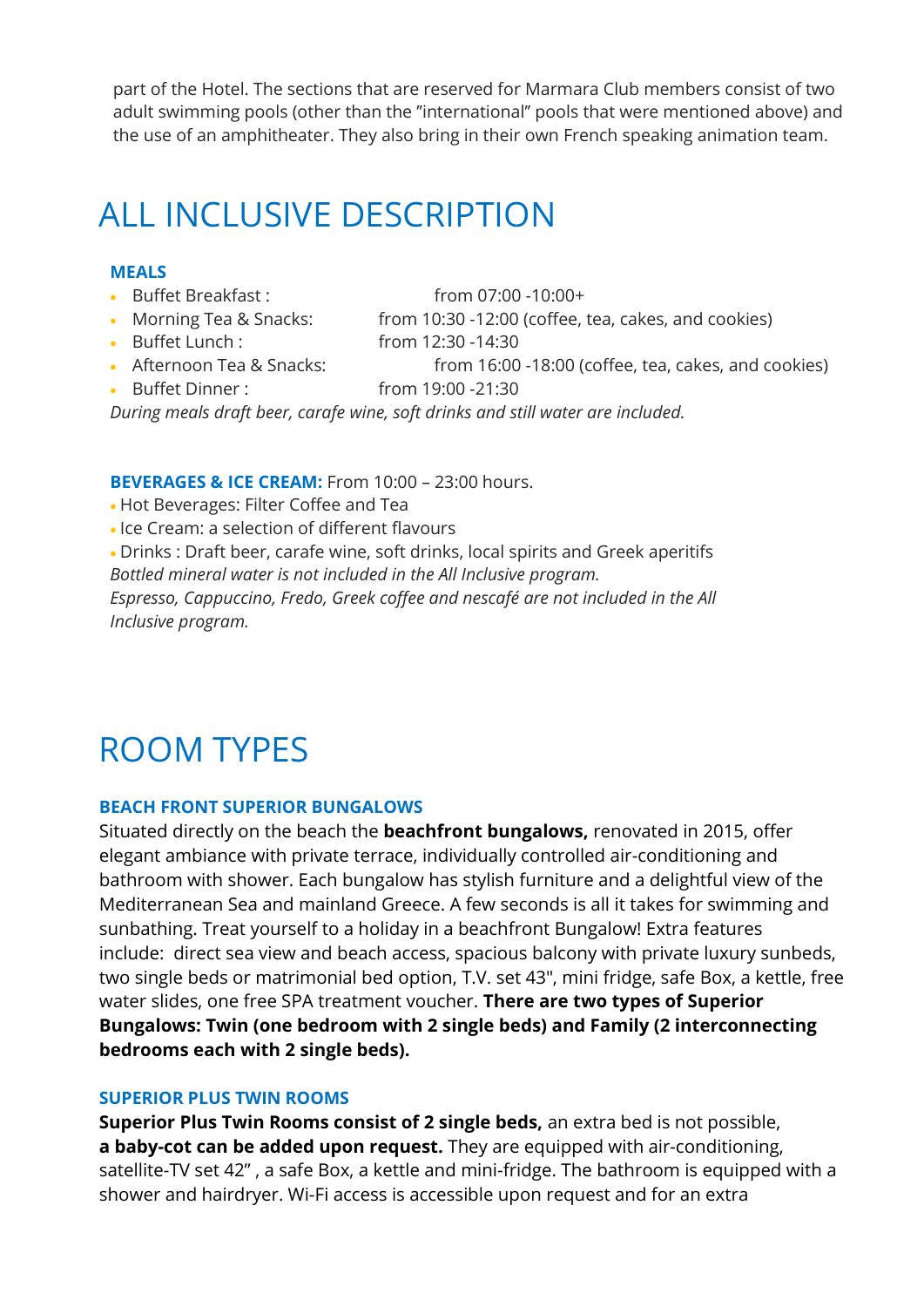charge. Guests can relax and enjoy unobstructed views of the sea or the beautifully landscaped gardens on their balcony which features a table and chairs.

#### **SUPERIOR PLUS FAMILY ROOM**

Superior Plus Family rooms have ground floor garden view with en-suite bathroom and terrace. **These rooms consist of 2 adjoined single beds and a bunkbed (for 2 children).** They are equipped with air-conditioning, 42″ satellite TV, safe deposit box, a kettle and minifridge. Wi-Fi access is provided upon request and at extra charge.

## **SUPERIOR TWIN ROOM** (Twins, River Houses, Poseidon)

**Superior Twin rooms include 2 single beds with space for a third fold-out bed or a baby cot which can be added, if required.** These rooms are equipped with air-conditioning, satellite TV, and mini-fridge. The bathroom is equipped with a shower and hairdryer. Wi-Fi access is accessible upon request and for an extra charge. Guests can relax and take in unobstructed views of the sea or the beautifully landscaped gardens on their balcony or terrace, which features a table and chairs.

## **SUPERIOR FAMILY 2-ROOM**

**Superior Family 2-Room consists of 2 separate rooms and is ideal for larger families. One room includes 2 single beds and bunk beds and the other room includes two single beds.** A total of 5 persons can be accommodated. Both rooms have air-conditioning and satellite TV and are equipped with a mini-fridge. The bathroom is equipped with a shower and a hairdryer (in some rooms the hairdryer has to be requested at the reception with a small refundable deposit). Wi-Fi access is accessible upon request and for an extra charge. This type of room has garden view and can be accommodated in the bungalow area or in the River House building.

## **SUPERIOR FAMILY ROOM (Twins Building)**

**Superior Family rooms are more spacious than the twin rooms and consist of 4 single beds or 2 single beds plus bunk beds for 2 children.** The Superior rooms are more stylishly furnished and are equipped with a mini-fridge, a satellite TV and air-conditioning. The bathroom is equipped with a shower and hairdryer. Wi-Fi access is accessible upon request and for an extra charge. Guests can relax and take in unobstructed views of the sea or the beautifully landscaped gardens on their balcony or terrace, which features a table and chairs.

## *Yearly matrass cleaning is carried out. A different type of cushion can be obtained upon request.*

*For all rooms:*

*Daily cleaning service is provided and bed linen is changed every three days. Towels are changed every two days.*